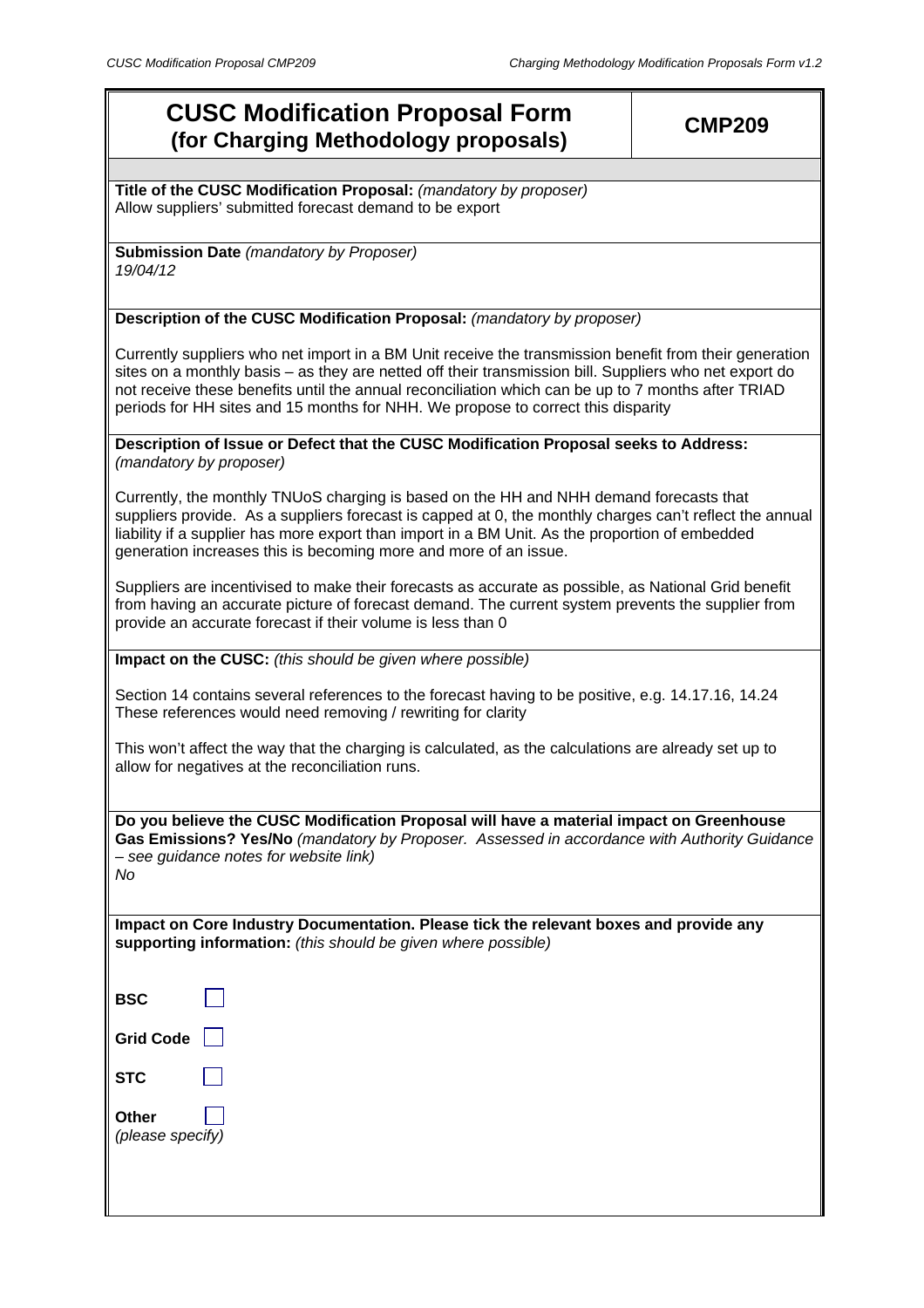**Urgency Recommended: Yes / No** *(optional by Proposer) No*

**Justification for Urgency Recommendation** *(mandatory by Proposer if recommending progression as an Urgent Modification Proposal)* 

**Self-Governance Recommended: Yes / No** *(mandatory by Proposer) No*

**Justification for Self-Governance Recommendation** *(mandatory by Proposer if recommending progression as Self-governance Modification Proposal)*

**Should this CUSC Modification Proposal be considered exempt from any ongoing Significant Code Reviews?** *(mandatory by Proposer in order to assist the Panel in deciding whether a Modification Proposal should undergo a SCR Suitability Assessment) Yes.*

| Impact on Computer Systems and Processes used by CUSC Parties: (this should be given |  |
|--------------------------------------------------------------------------------------|--|
| where possible)                                                                      |  |

**Details of any Related Modifications to Other Industry Codes (including related CUSC Modification Proposals):** *(where known)*

**Justification for CUSC Modification Proposal with reference to Applicable CUSC Objectives:**  *(mandatory by proposer)* 

**Please tick the relevant boxes and provide justification for each of the Charging Methodologies affected.** 

**Use of System Charging Methodology** 

- $\overline{\times}$  (a) that compliance with the use of system charging methodology facilitates effective competition in the generation and supply of electricity and (so far as is consistent therewith) facilitates competition in the sale, distribution and purchase of electricity;
- $\boxtimes$ x (b) that compliance with the use of system charging methodology results in charges which reflect, as far as is reasonably practicable, the costs (excluding any payments between transmission licensees which are made under and in accordance with the STC) incurred by transmission licensees in their transmission businesses and which are compatible with standard condition C26 (Requirements of a connect and manage connection);
- (c) that, so far as is consistent with sub-paragraphs (a) and (b), the use of system charging methodology, as far as is reasonably practicable, properly takes account of the developments in transmission licensees' transmission businesses.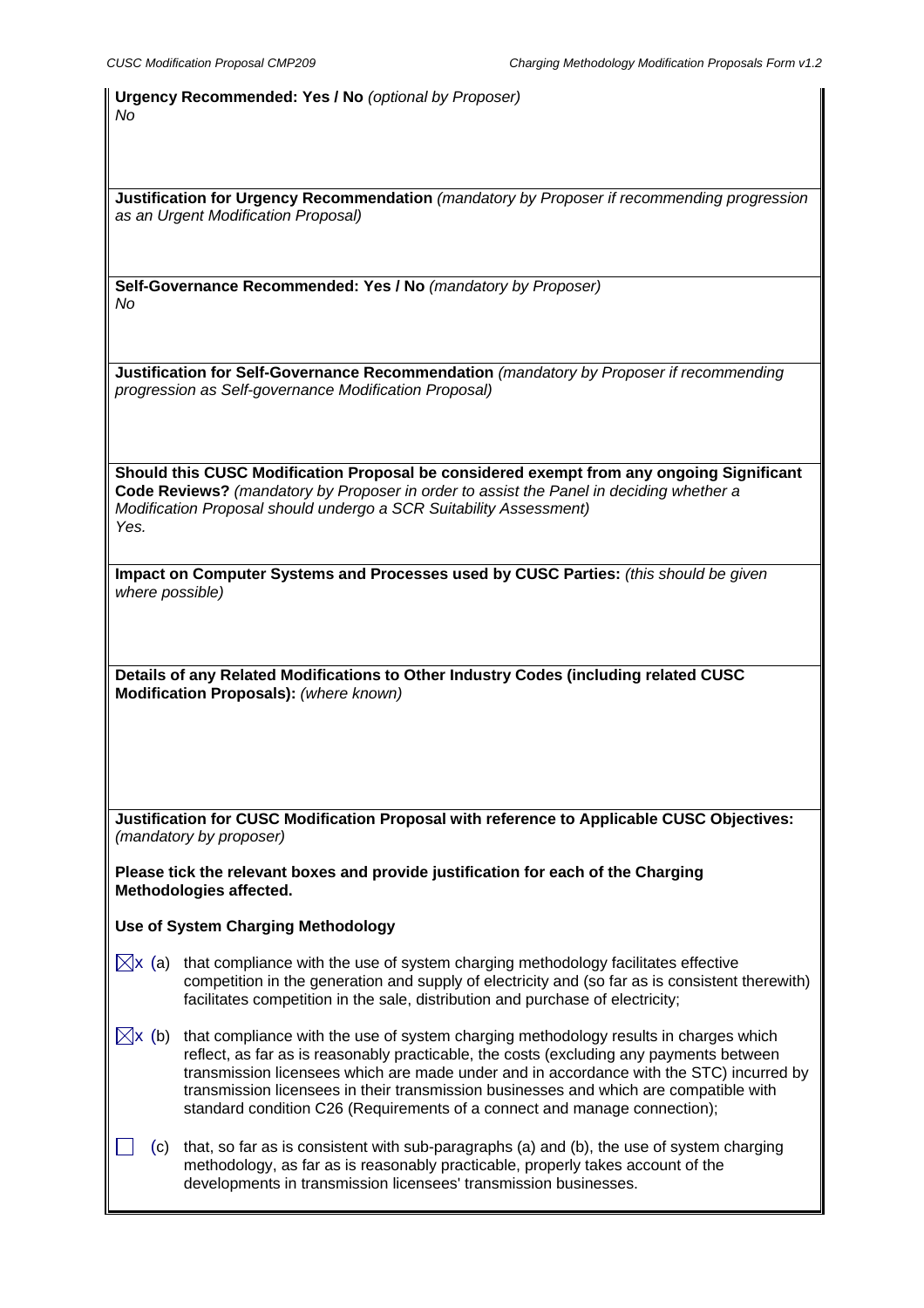## **Full justification:**

## A)

The current methodology results in suppliers that net export in a BM Unit receiving an initial transmission bill of zero, when they should receive a credit. They will have this money credited back in the reconciliation; however, until this time the supplier is at a commercial disadvantage, the impact of which discriminates against small suppliers. Furthermore, standard generation contracts are set up to pass TNUoS benefit through to the customer once the TRIAD data is published, exacerbating the issue.

Suppliers who have a sufficiently large import portfolio (e.g. the incumbent 'big 6' players) are able to do this without any problems as they have already received the benefit through netting against their initial bill. Therefore, this disproportionately impacts smaller, niche, suppliers, especially suppliers who choose to specialise wholly or partially in generation customers as they have no, or smaller, import portfolio to net it off against. This discourages new start-ups in that area, because it places them at a commercial disadvantage, and thereby damages competition in a sector that the government is very keen to encourage.

## B)

It would also improve the accuracy of forecast data that National Grid have to work with, as suppliers forecasts won't artificially be capped at 0 and will be free to reflect their demand more accurately.

Allowing this to go below 0 will not involve significant extra risks to national grid as it is has essentially the same impact as the established system of allowing suppliers to net export against import

## **Connection Charging Methodology**

- (a) that compliance with the connection charging methodology facilitates effective competition in the generation and supply of electricity and (so far as is consistent therewith) facilitates competition in the sale, distribution and purchase of electricity;
- $\Box$  (b) that compliance with the connection charging methodology results in charges which reflect, as far as is reasonably practicable, the costs (excluding any payments between transmission licensees which are made under and in accordance with the STC) incurred by transmission licensees in their transmission businesses and which are compatible with standard condition C26 (Requirements of a connect and manage connection);
- $\Box$  (c) that, so far as is consistent with sub-paragraphs (a) and (b), the connection charging methodology, as far as is reasonably practicable, properly takes account of the developments in transmission licensees' transmission businesses;
	- (d) in addition, the objective, in so far as consistent with sub-paragraphs (a) above, of facilitating competition in the carrying out of works for connection to the national electricity transmission system.

## **Full justification:**

 $\Box$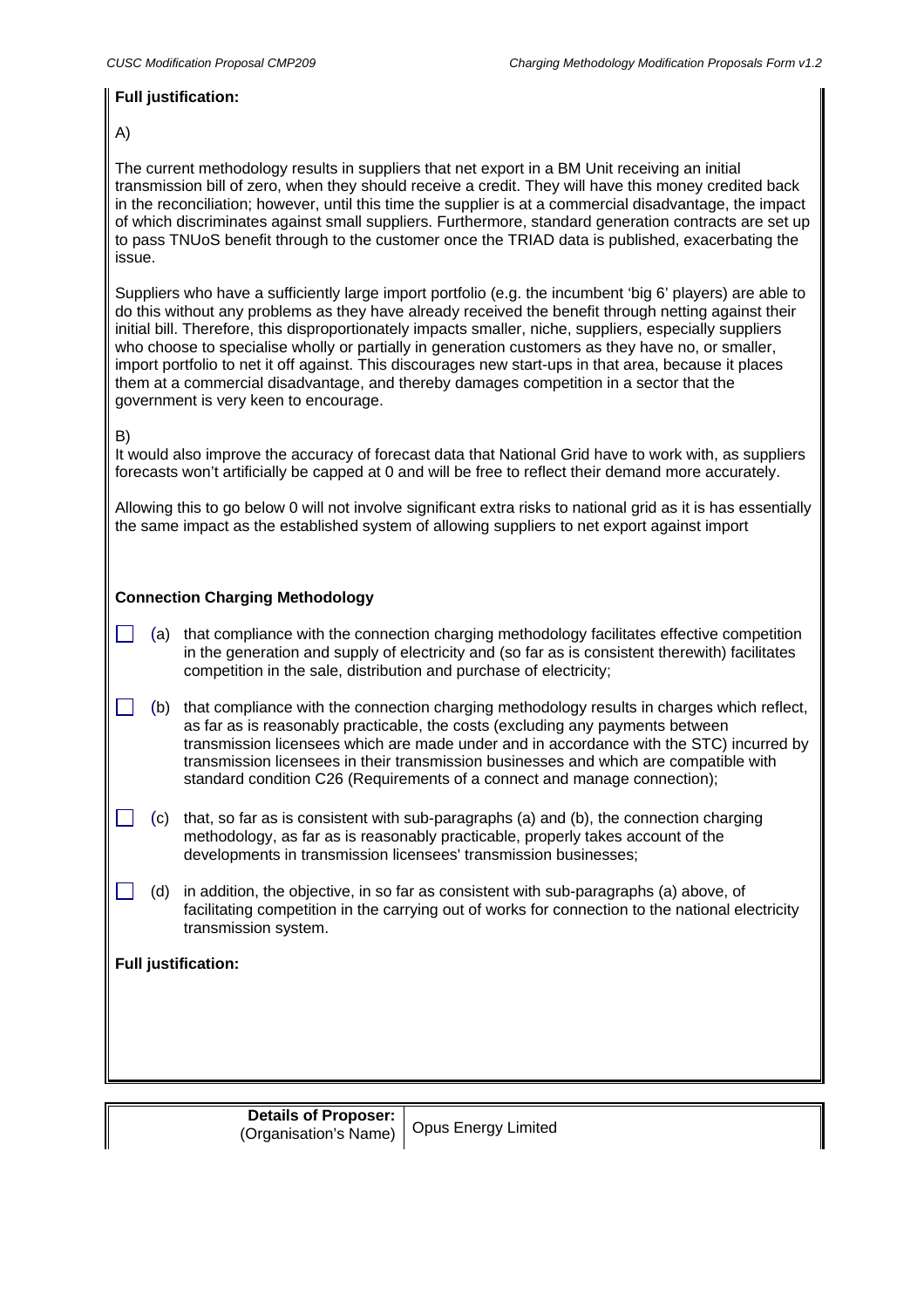| <b>Capacity in which the CUSC</b><br><b>Modification Proposal is being</b><br>proposed:<br>(i.e. CUSC Party, BSC Party, "National<br><b>Consumer Council" or Materially</b><br>Affected Party) | <b>CUSC Party</b>                                                                             |  |
|------------------------------------------------------------------------------------------------------------------------------------------------------------------------------------------------|-----------------------------------------------------------------------------------------------|--|
| <b>Details of Proposer's Representative:</b><br>Name:<br>Organisation:<br>Telephone Number:<br>Email Address:                                                                                  | Philip Hayward<br><b>Opus Energy Limited</b><br>0845 4379406<br>Philip.hayward@opusenergy.com |  |
| <b>Details of Representative's Alternate:</b><br>Name:<br>Organisation:<br>Telephone Number:<br>Email Address:                                                                                 | David Soper<br><b>Opus Energy Limited</b><br>0845 4379403<br>David.soper@opusenergy.com       |  |
| <b>Attachments (Yes/No):</b><br>No<br>If Yes, Title and No. of pages of each Attachment:                                                                                                       |                                                                                               |  |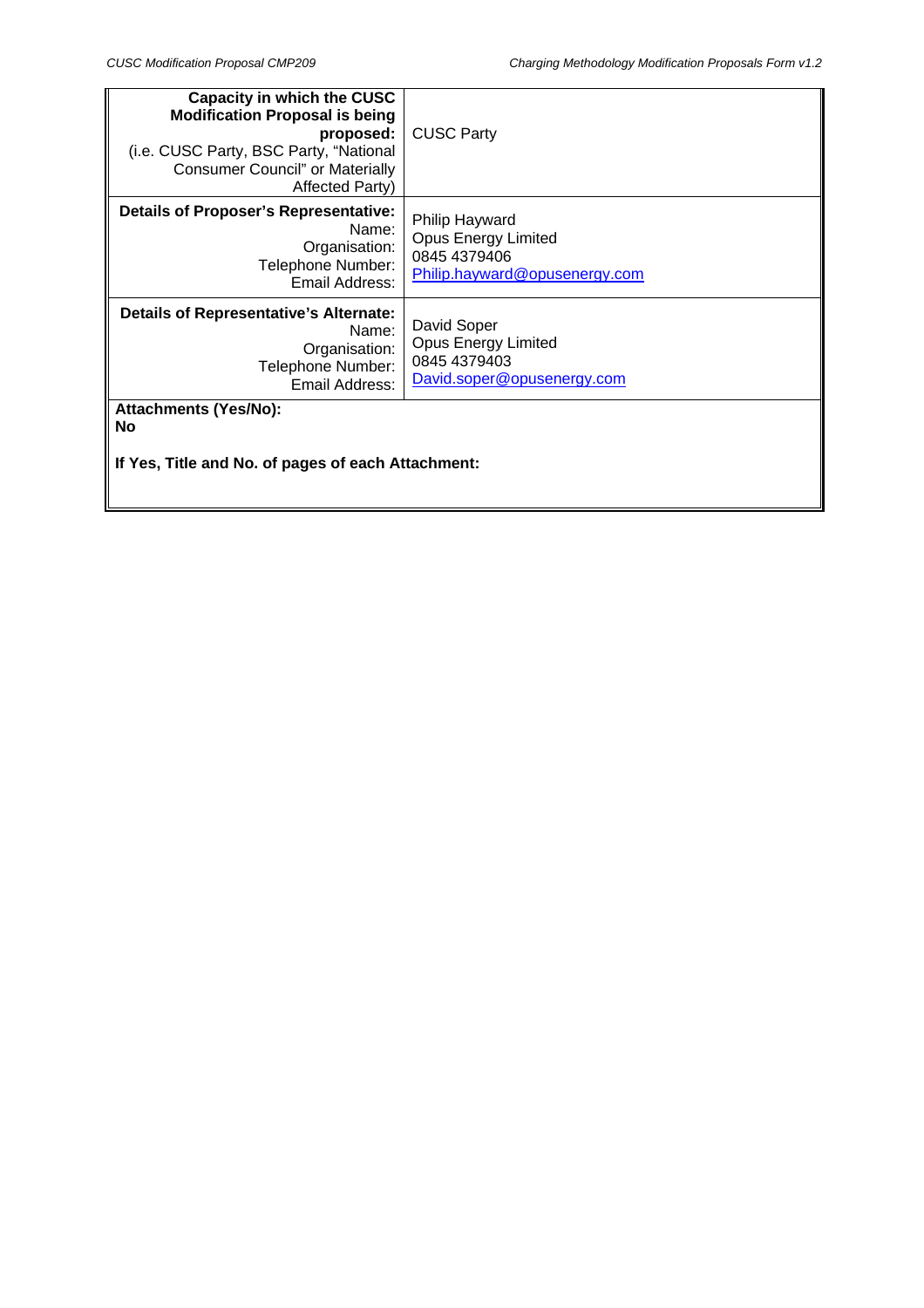# **Guidance notes on completing the CUSC Modification Proposal Form in respect of the Charging Methodologies**

These guidelines are to assist Proposers when completing a CUSC Modification Proposal Form to raise a change to the Charging Methodologies.

The form seeks to ascertain details about the Modification Proposal so that the CUSC Modifications Panel can determine more clearly whether the proposal should be considered by a Working Group or go straight to wider National Grid Consultation.

The Panel Secretary will check that the form has been completed in accordance with the requirements of the CUSC, prior to submitting it to the Panel. Please ensure you have completed the fields marked 'mandatory' as your form could otherwise be rejected in accordance with CUSC Section 8. If you need any guidance please contact the Code Administrator at cusc.team@uk.ngrid.com or the Panel Secretary on 01926 655223.

If the Panel Secretary accepts the Modification Proposal form as complete, he will write back to the Proposer informing him of the reference number for the Modification Proposal and the date on which the Proposal will be considered by the Panel. If, in the opinion of the Panel Secretary, the form fails to provide the information required in the CUSC, then he may reject the Proposal. The Panel Secretary will inform the Proposer of the rejection and report the matter to the Panel at their next meeting. The Panel can reverse the Panel Secretary's decision and if this happens the Panel Secretary will inform the Proposer.

The completed form should be returned to:

Emma Clark Panel Secretary Transmission Commercial National Grid Electricity Transmission plc National Grid House Warwick Technology Park Gallows Hill **Warwick** CV34 6DA Or via e-mail to: Emma.Clark@uk.ngrid.com

(Participants submitting the form by email will need to send a statement to the effect that the Proposer acknowledges that on acceptance of the proposal for consideration by the Modifications Panel, a Proposer which is not a CUSC Party shall grant a licence in accordance with Paragraph 8.16.9 of the CUSC. A Proposer that is a CUSC Party shall be deemed to have granted this Licence).

This document states what should be completed in each section of the Form and by whom, and whether it is mandatory or optional. It also provides guidance on the type of information that should be considered when completing the form. If you require further assistance please contact the Panel Secretary.

#### **CMP###**

• This is the unique reference number allocated to each individual CUSC Modification Proposal and is completed by the Panel Secretary.

#### **Title of the Modification Proposal**

• This is a mandatory section, which must be completed by the Proposer. The title of the Modification needs to be relevant to the detail and unique.

#### **Handy Hints**

- & *Ensure the title is not too long*
- & *Ensure it clearly identifies the Modification and the issue being raised*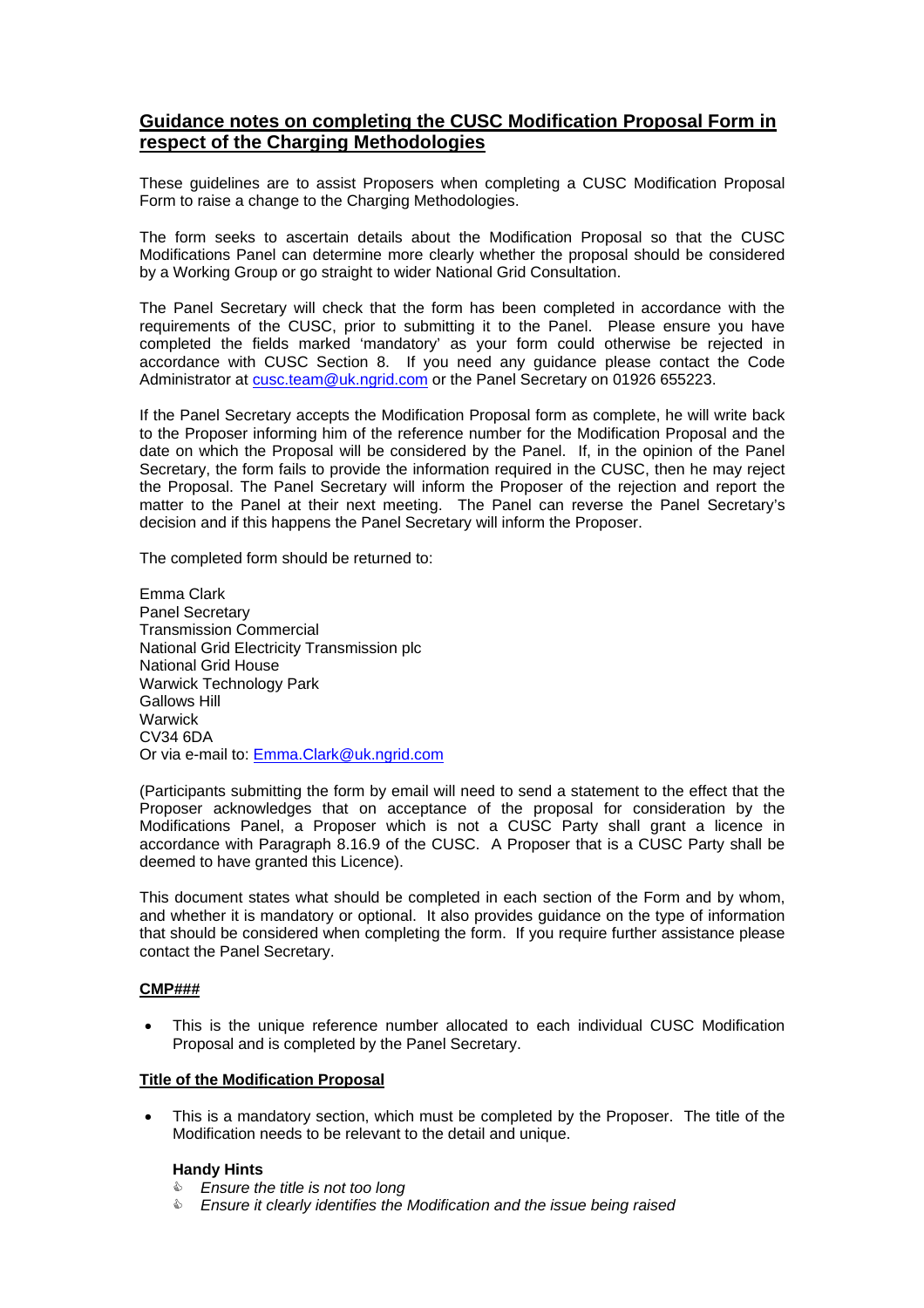& *Ensure the title cannot be confused with previous Modifications* 

## **Submission Date**

This is a mandatory section which must be completed by the Proposer. It is the date on which the Proposer raised the Modification Proposal.

#### **Description of the CUSC Modification Proposal**

This is a mandatory section to be completed by the Proposer and should include a detailed description of the CUSC Modification Proposal to ensure the nature and purpose of the Modification is clear to other CUSC Parties and the Industry.

## **Description of issue or defect that the CUSC Modification Proposal seeks to address**

- This is a mandatory field to be completed by the Proposer and should provide a description of the issue or defect in sufficient detail to ensure that it is clear to CUSC Parties and the Industry.
- When completing the sections for the *Description of the CUSC Modification Proposal*  and the *Description of the issue or defect*, the Proposer should consider the following:
	- o Background information and the circumstances surrounding the Modification;
	- o Direct and indirect consequences of implementing or not implementing the Proposal;
	- o Identification of external drivers, e.g. legislation, Ofgem documents and work (i.e. best practice guidelines) and DECC documents;
	- o Technical aspects of the proposed change;
	- o Scenarios or examples to highlight the issue or defect;
	- o Linkages to previous Modifications or Ofgem decisions that have been approved or rejected, stating the reasons for the linkage and why this Modification is required in relation to the previous Modification;
	- o Identify any issues which may have an impact on Security of Supply.

## **Handy Hints**

- & *Ensure you use clear and plain language*
- & *Ensure the description of the proposal and the issue/defect can be understood by parties outside the field of expertise*
- & *Avoid the use of jargon and acronyms without a clear explanation*
- & *Where necessary, use glossaries in an attachment*
- & *Ensure What, Why, Benefits and Impact have been addressed*
- & *Look at previous documents such as the Modification Proposal Forms on the website for ideas and expectation of required length.*

## **Impact on the CUSC**

- This is an optional section of the Modification Proposal Form, which should be completed where possible. The Proposer should provide an indication of the sections and clauses of the CUSC that would require modification. If this is not possible, the Proposer should aim to indicate the general areas that may be affected.
- In addition, the Proposer should aim to provide an overview of the nature of the Modification(s) and its effects.
- The Proposer should consider:
	- o Impact on CUSC section 14: Charging Methodologies
	- o New definitions required for CUSC section 11
	- o Amend existing definitions within section 11
	- o Impact on Related Agreements Bilateral, Construction and Mandatory Agreements
	- o Impact on Exhibits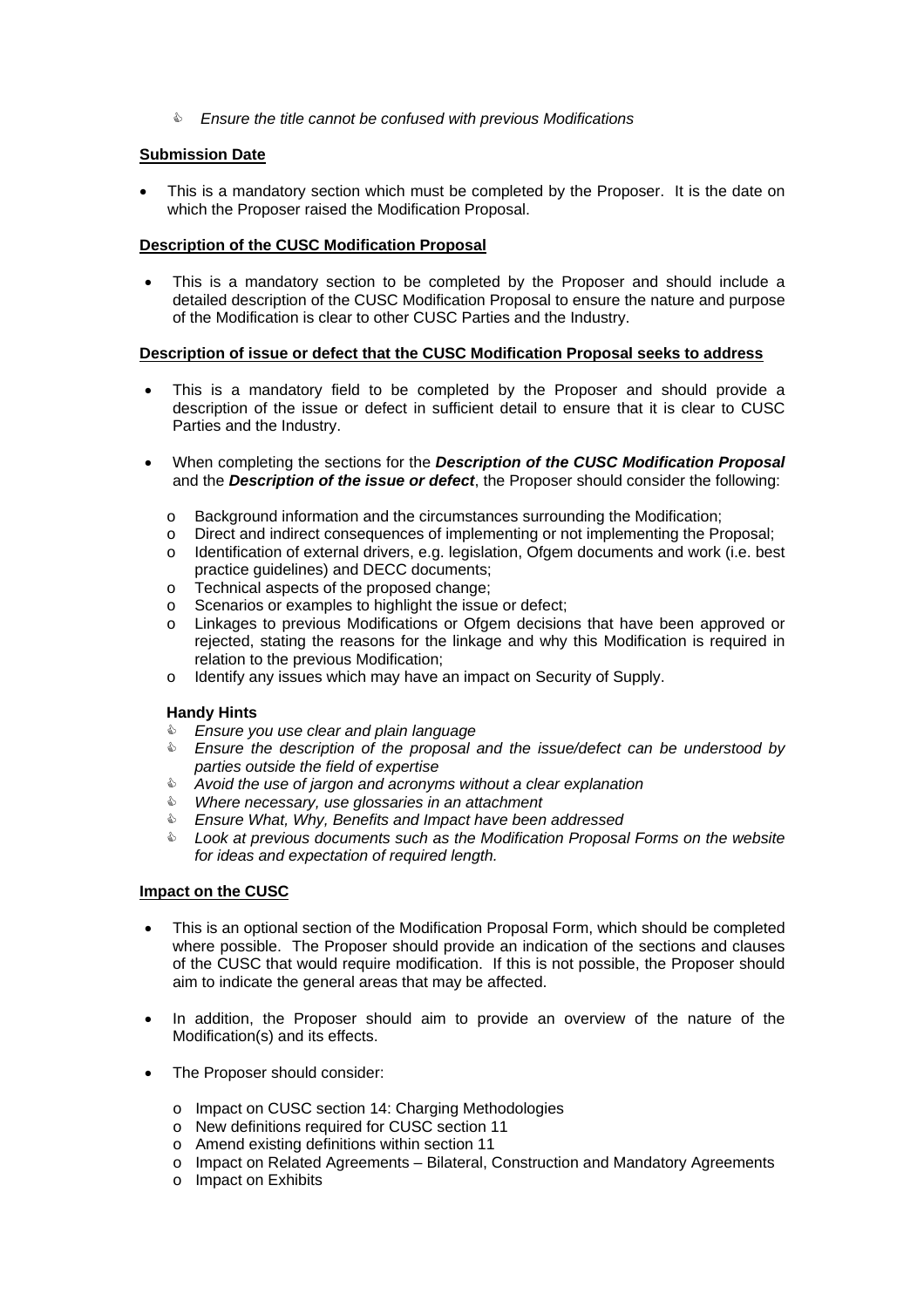## **Handy Hints**

& *If you are unsure about the relevant CUSC section or clause, please contact the Code Administrator for assistance* 

& *Look at previous documents such as Modification Proposal Forms on the website*

# **Do you believe the CUSC Modification Proposal will have a material impact on**

**Greenhouse Gas Emissions? Yes/No** *(assessed in accordance with Authority Guidance, available on Ofgem's website at the following link:* 

*http://www.ofgem.gov.uk/Pages/MoreInformation.aspx?docid=196&refer=Licensing/IndCodes /Governance)* 

This mandatory section requires the Proposer to include their view as to whether they believe that their Modification Proposal has a quantifiable impact on greenhouse gas emissions, where the impact is likely to be material and, if so, what they believe that impact to be. This assessment should be conducted in accordance with the latest guidance on the treatment of carbon costs and evaluation of the greenhouse gas emissions issued by the Authority (which is available at the link provided above.

## **Impact on Core Industry Documentation**

- This is an optional section of the form, which should be completed where possible by the Proposer. It should include a list of any Codes or Industry Documents that the Modification Proposal may affect. Where possible the Proposer should provide brief details of how each document will be affected
- The Proposer should consider impacts upon:
	- o Balancing and Settlement Code (BSC)
	- o Grid Code
	- o System Operator/Transmission Owner Code (STC)
	- o Any other codes or relevant documents
- If known, identify the affected Sections and Clauses of the document. If this is not possible, the Proposer should aim to indicate the general areas.

#### **Urgency Recommended**

This is an optional section where the Proposer can indicate if they are recommending that the progression of their Modification Proposal should be Urgent.

## **Justification for Urgency Recommendation**

- This is mandatory if recommending progression as an Urgent Modification Proposal. The Proposer should describe here why the Modification should be treated as Urgent. This description will then be considered by the CUSC Panel as part of its recommendation to the Authority regarding urgency, and then by the Authority in determining whether urgency shall be granted. When completing this section the Proposer may wish to consider the following:
- The Authority has previously expressed the view that a Modification Proposal should only be treated as an Urgent Modification Proposal if it could not appropriately be treated as non-urgent. In addition, the Authority has expressed the view that Urgent Modification Proposals are likely to exhibit at least one of the following characteristics:
	- a) There is a very real likelihood of significant commercial impact upon the Transmission Company, industry parties, or customers if a Modification Proposal is not urgent;
	- b) Safety and security of the network is likely to be impacted if a Modification Proposal is not urgent; and/or
	- c) The Modification Proposal is linked to an imminent date-related event.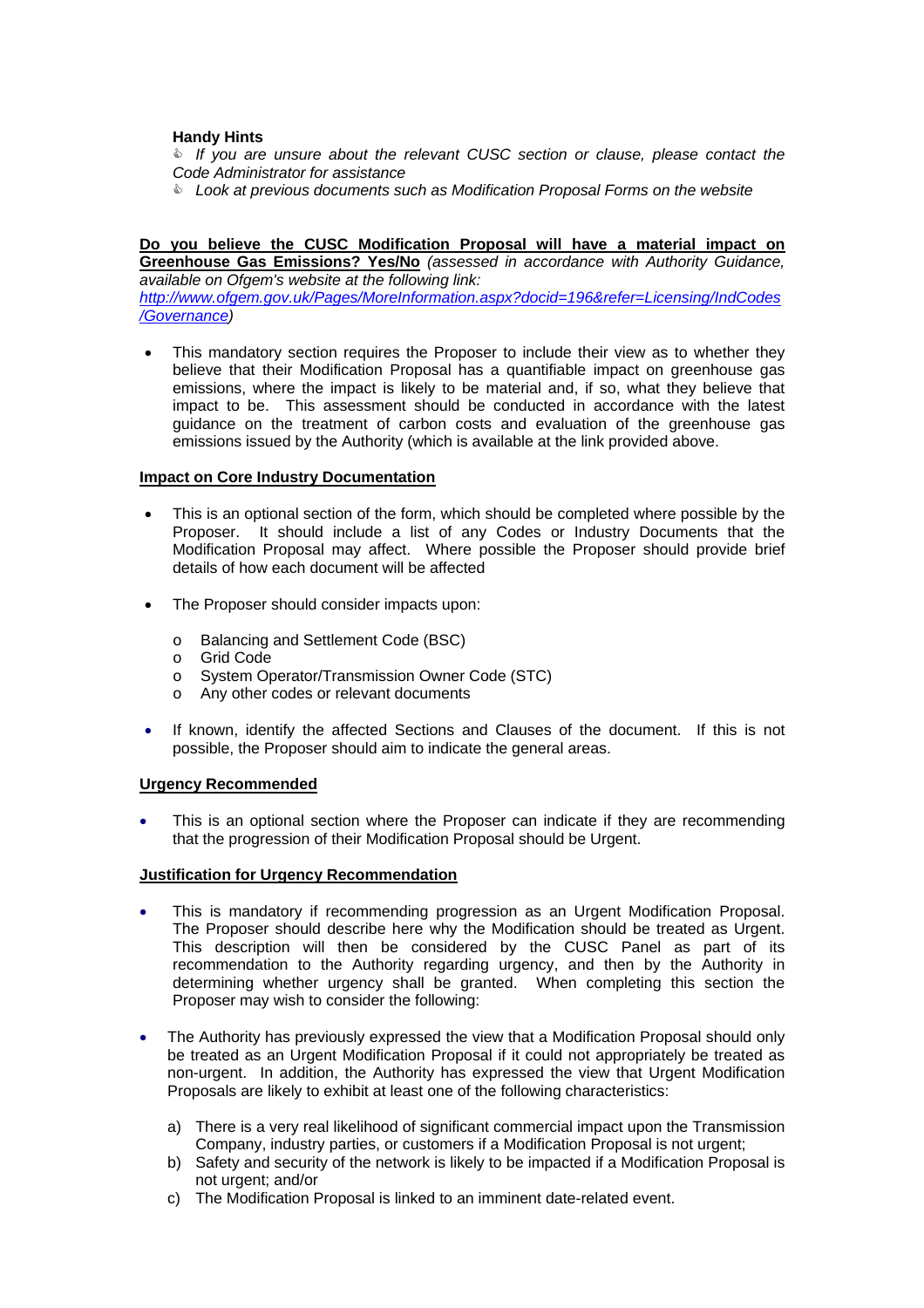Please note that the above notes represent guidance only and are not definitive criteria. There may therefore be occasions where a Modification Proposal is deemed to be urgent by the Authority where it does not exhibit these characteristics (or, conversely, be deemed nonurgent where one or more of the characteristics is exhibited). If urgency is not being recommended, this item on the CMP Form should be left blank. Ofgem's full urgency criteria can be found at the following link:

http://www.ofgem.gov.uk/Pages/MoreInformation.aspx?docid=213&refer=Licensing/IndCodes /Governance

## **Self-Governance Recommended**

This is optional by the Proposer which should be completed where possible if the Proposer is recommending that the Modification Proposal should be progressed as a Self-governance Modification Proposal.

## **Justification for Self-Governance Recommendation**

- This is a mandatory section if the Proposer is recommending progression as a Selfgovernance Modification Proposal. A Modification Proposal may be considered Selfgovernance where it is unlikely to have a material effect on:
	- Existing or future electricity customers;
	- Competition in generation or supply;
	- The operation of the transmission system;
	- Security of Supply;
	- Governance of the CUSC

And it is unlikely to discriminate against different classes of CUSC Parties

Self-governance Modification Proposals do not require an Authority decision due to their nonmaterial nature. Instead, the CUSC Panel will make a decision on whether to approve or reject the Modification Proposal. In order to make a decision, the CUSC Panel must first submit a Self-governance Statement to the Authority, along with industry consultation responses at least 7 days before a Panel decision. The Authority may veto Self-governance at any point up until the Panel decision. The Authority may also declare a Modification Proposal as Self-governance without the need for a Self-governance Statement.

If the Proposer believes that the Modification Proposal is Self-governance, they should outline their justification having regard to the criteria as defined above. The Panel will take account of the Proposer's justification when deciding whether to submit a Self-governance Statement.

#### **Should this Modification Proposal be considered exempt from any ongoing Significant Code Reviews?**

- The Significant Code Review (SCR) process was implemented on 30 December 2010.
- The period between the SCR commencing and SCR closing is known as the 'SCR Phase'. During an SCR Phase, all new Modification Proposals would still be progressed but could be subsumed by the Authority into an ongoing SCR at any time.
- During an ongoing SCR Phase the originator should use this section to justify why their Modification Proposal should be considered exempt from the ongoing SCR (s). Details of ongoing SCRs can be found on the Ofgem website.

#### **Impact on Computer Systems and Processes used by CUSC Parties**

• This is an optional section of the form that should be completed where possible by the Proposer. It should include an initial list of any relevant Computer Systems and Computer Processes that may be affected by the Modification Proposal. Where possible